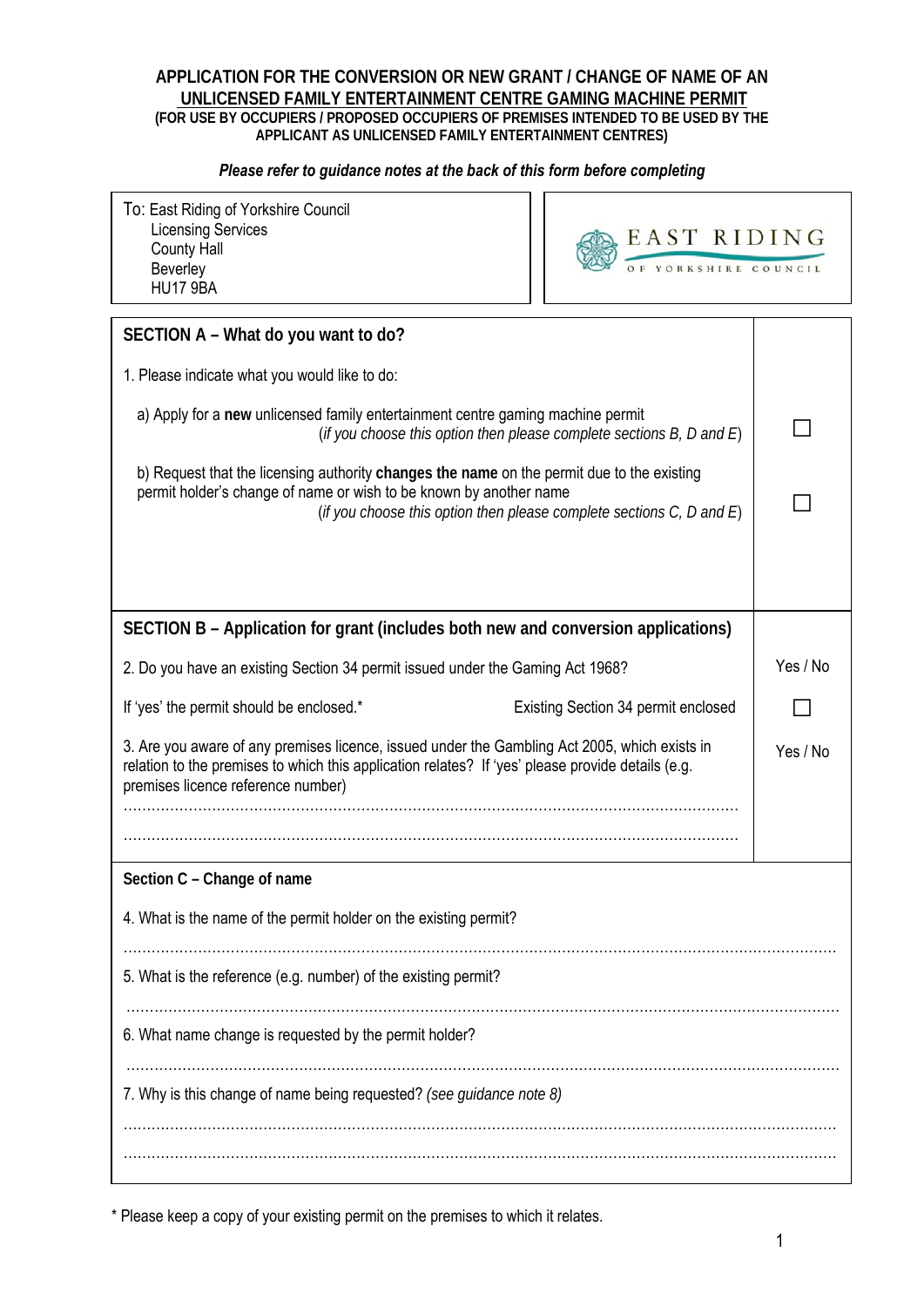# **APPLICATION FOR THE GRANT / CHANGE OF NAME OF AN UNLICENSED FAMILY ENTERTAINMENT CENTRE GAMING MACHINE PERMIT (FOR USE BY OCCUPIERS / PROPOSED OCCUPIERS OF PREMISES INTENDED TO BE USED BY THE**

**APPLICANT AS UNLICENSED FAMILY ENTERTAINMENT CENTRES)** 

| Section D - General Information                                                                                                                                                                                        |  |
|------------------------------------------------------------------------------------------------------------------------------------------------------------------------------------------------------------------------|--|
|                                                                                                                                                                                                                        |  |
|                                                                                                                                                                                                                        |  |
|                                                                                                                                                                                                                        |  |
|                                                                                                                                                                                                                        |  |
| 11. Name of applicant                                                                                                                                                                                                  |  |
|                                                                                                                                                                                                                        |  |
| 12. Address of applicant                                                                                                                                                                                               |  |
|                                                                                                                                                                                                                        |  |
|                                                                                                                                                                                                                        |  |
| 13. Telephone number (daytime) of applicant                                                                                                                                                                            |  |
|                                                                                                                                                                                                                        |  |
| 14. E-mail address of applicant                                                                                                                                                                                        |  |
| 15. Name, address, telephone and e-mail of agent (e.g. solicitor) if submitted on behalf of the applicant                                                                                                              |  |
|                                                                                                                                                                                                                        |  |
|                                                                                                                                                                                                                        |  |
|                                                                                                                                                                                                                        |  |
|                                                                                                                                                                                                                        |  |
| Section $E$ – Fee and Signature(s)                                                                                                                                                                                     |  |
| I enclose a sum of £ (cheques should be made payable to)                                                                                                                                                               |  |
|                                                                                                                                                                                                                        |  |
| I confirm that I occupy / propose to occupy the premises to which this application relates.                                                                                                                            |  |
| I confirm that I am 18 years of age or older.                                                                                                                                                                          |  |
|                                                                                                                                                                                                                        |  |
| Please note: It is an offence under section 342 of the Gambling Act 2005 if a person, without reasonable<br>excuse, gives to a licensing authority for a purpose connected with that Act information which is false or |  |
| misleading.                                                                                                                                                                                                            |  |
|                                                                                                                                                                                                                        |  |
|                                                                                                                                                                                                                        |  |
|                                                                                                                                                                                                                        |  |